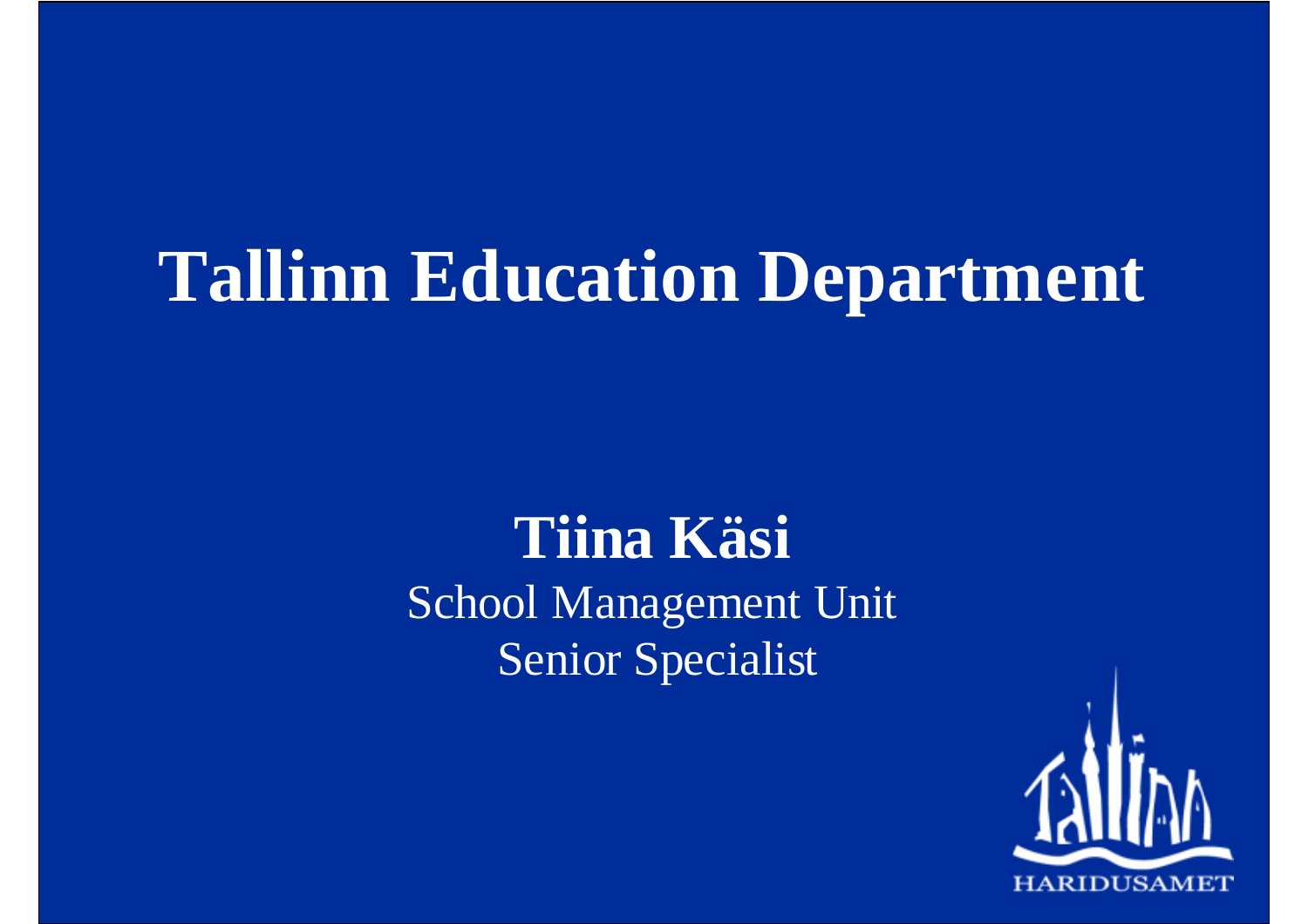# Education Management in Tallinn



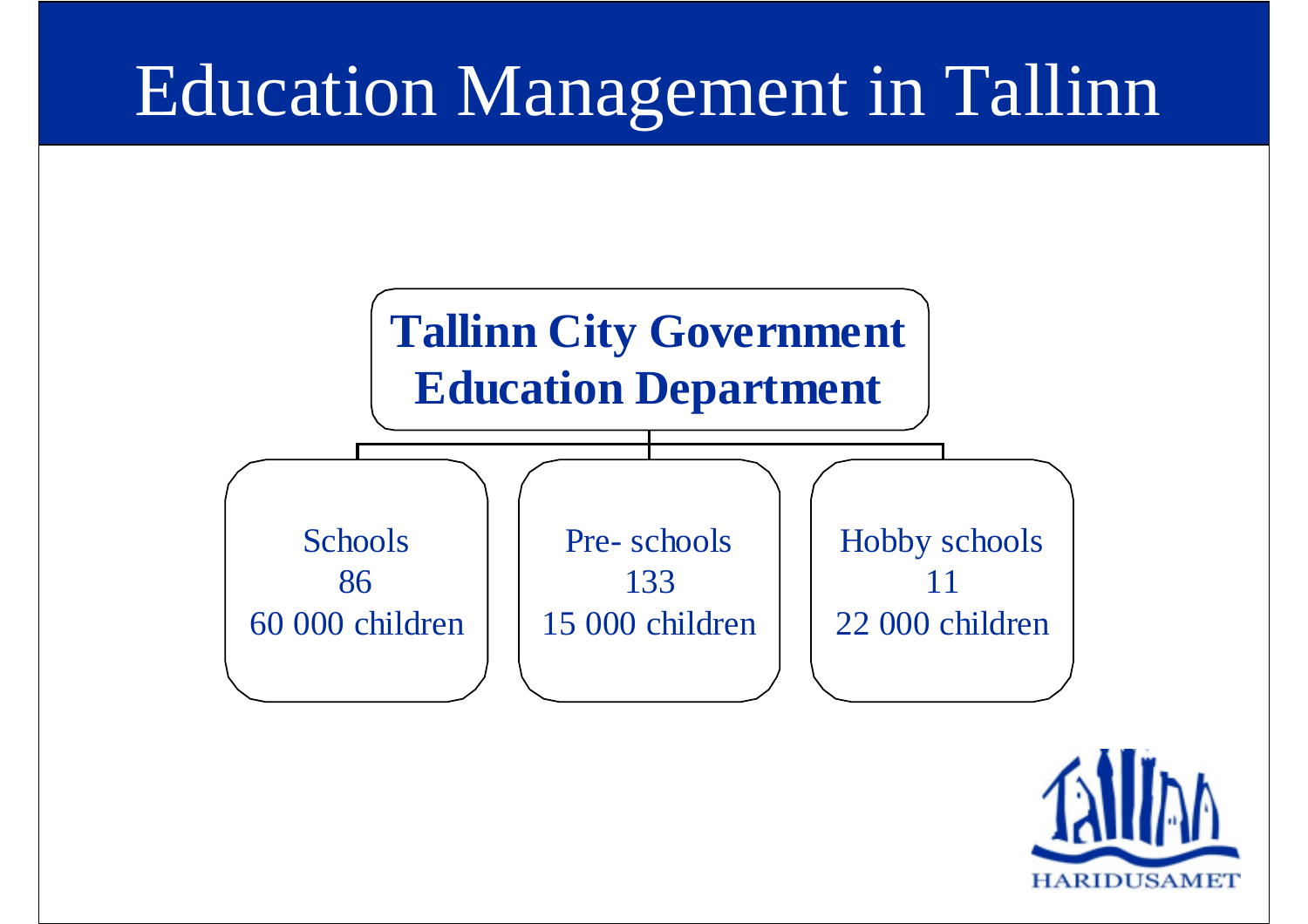# Municipal Educational System

- Pre- school children's institutions
- Kindergarten- primary schools
- Primary schools
- Basic schools
- Secondary schools
- Hobby schools

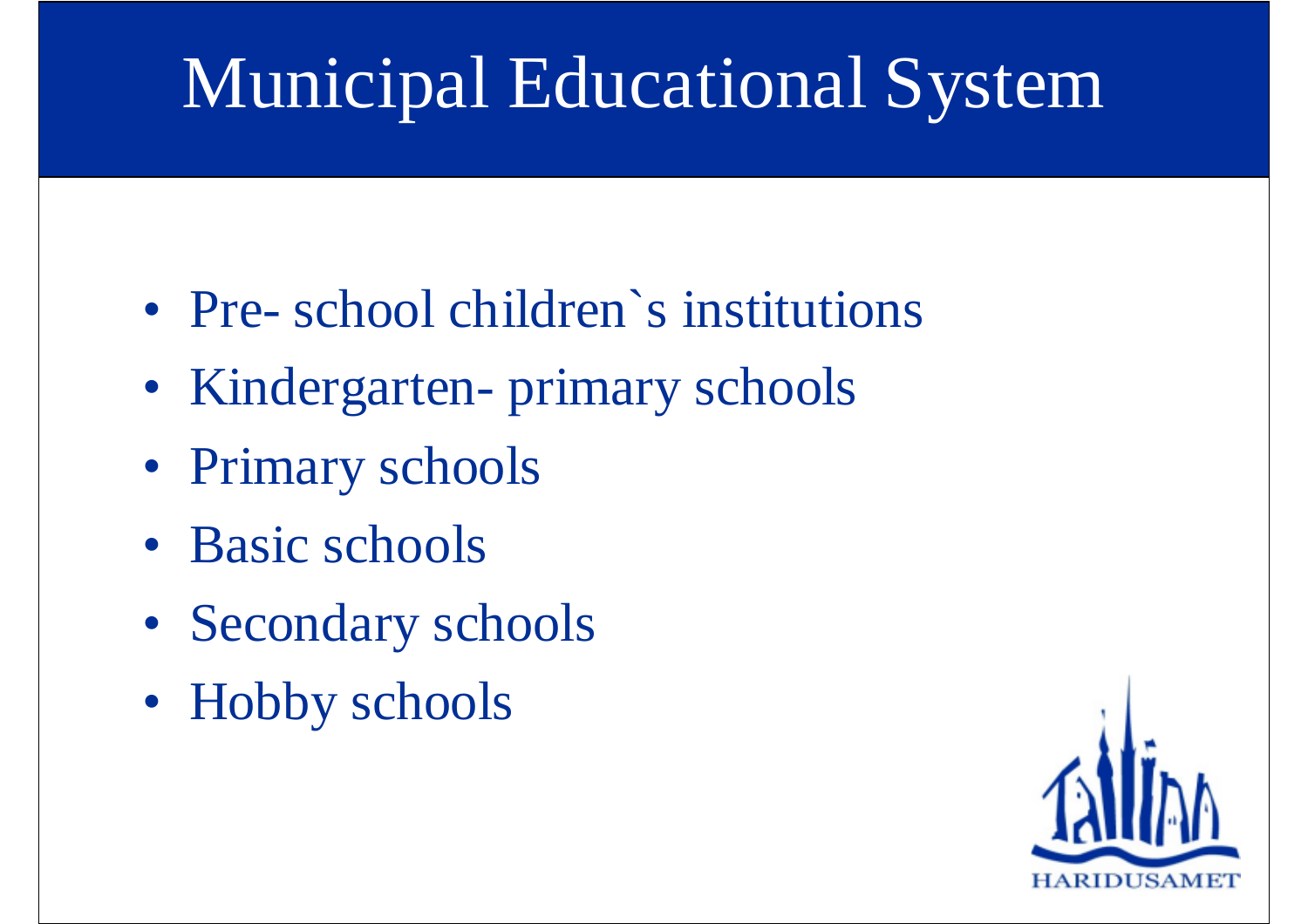### Financial Management of Education

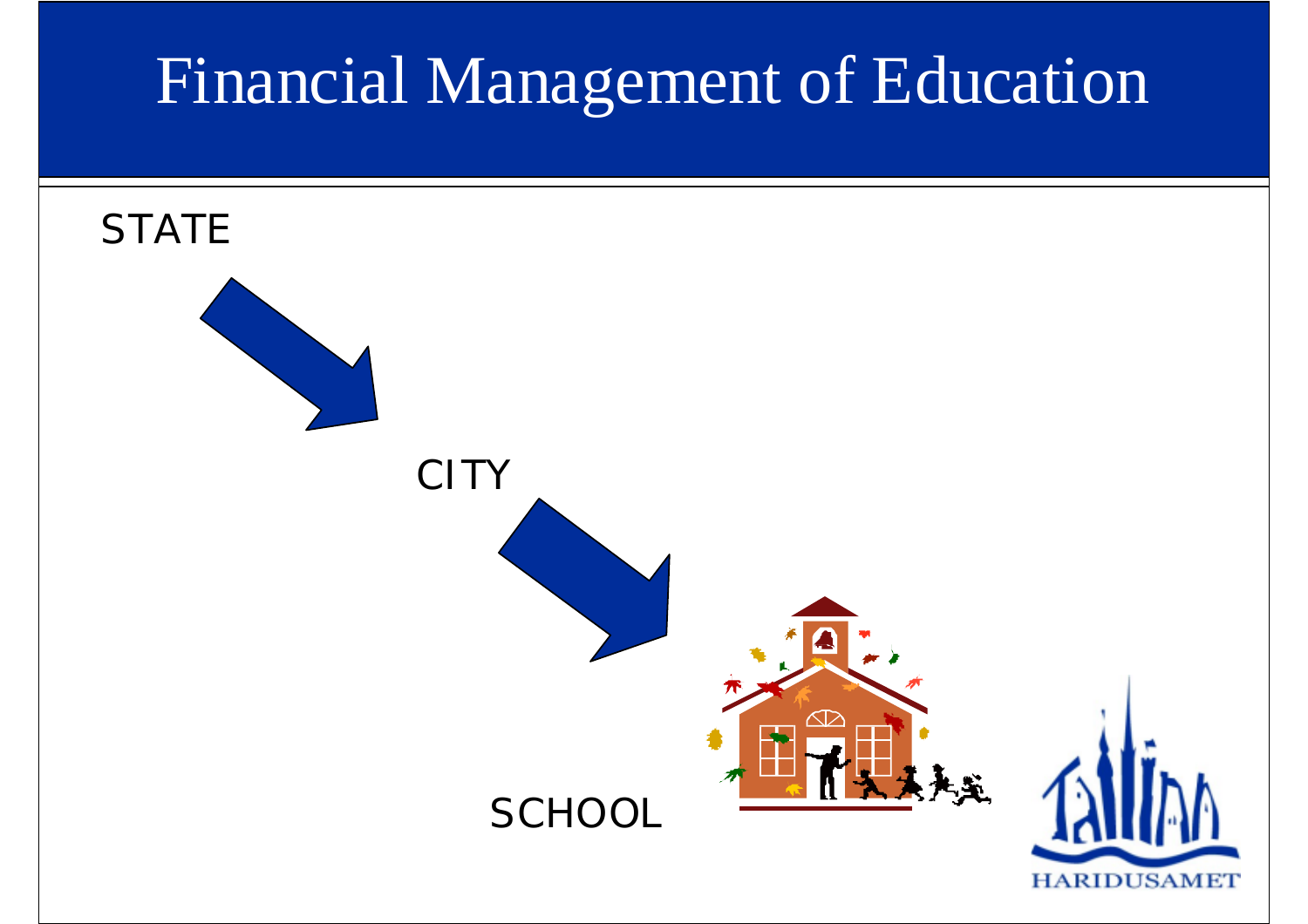## The Objective of Education

#### According to the **Education Act**:

- Creating favourable conditions for the development of individuals, family, the Estonian nation, national minorities and Estonian economic, political and cultural life
- Developing a law- abiding citizenry
- Providing conditions for continuing education

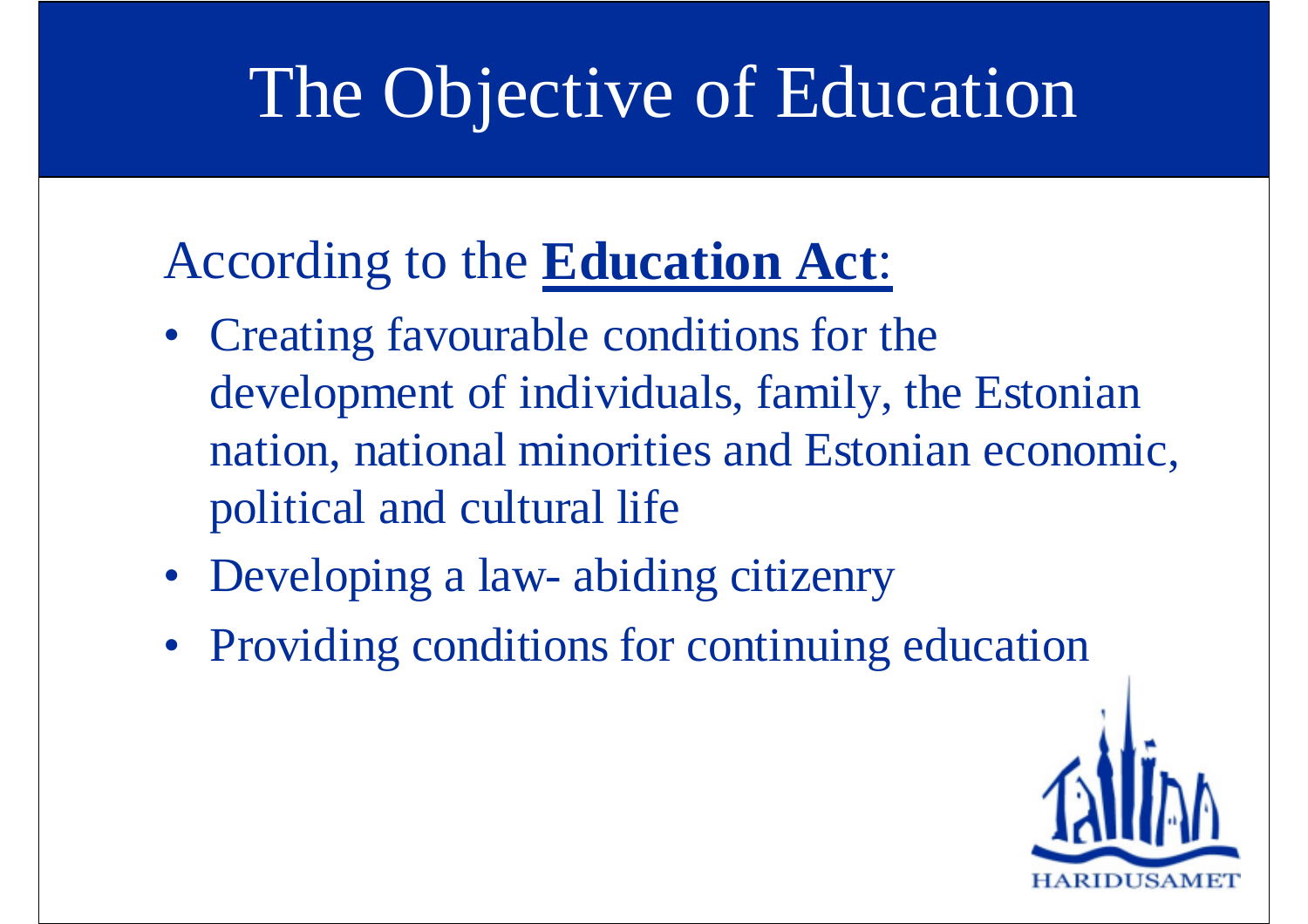### Tallinn Education Department: Vision and Mission

#### **Mission**

**To provide the children and young people in Tallinn with the educational environment which offers the best possibilities to improve one`s knowledge, skills and abilities in order to become a successful and evaluated member of the community.**

#### **Vision**

**Competitive education to meet the standards of European Union**

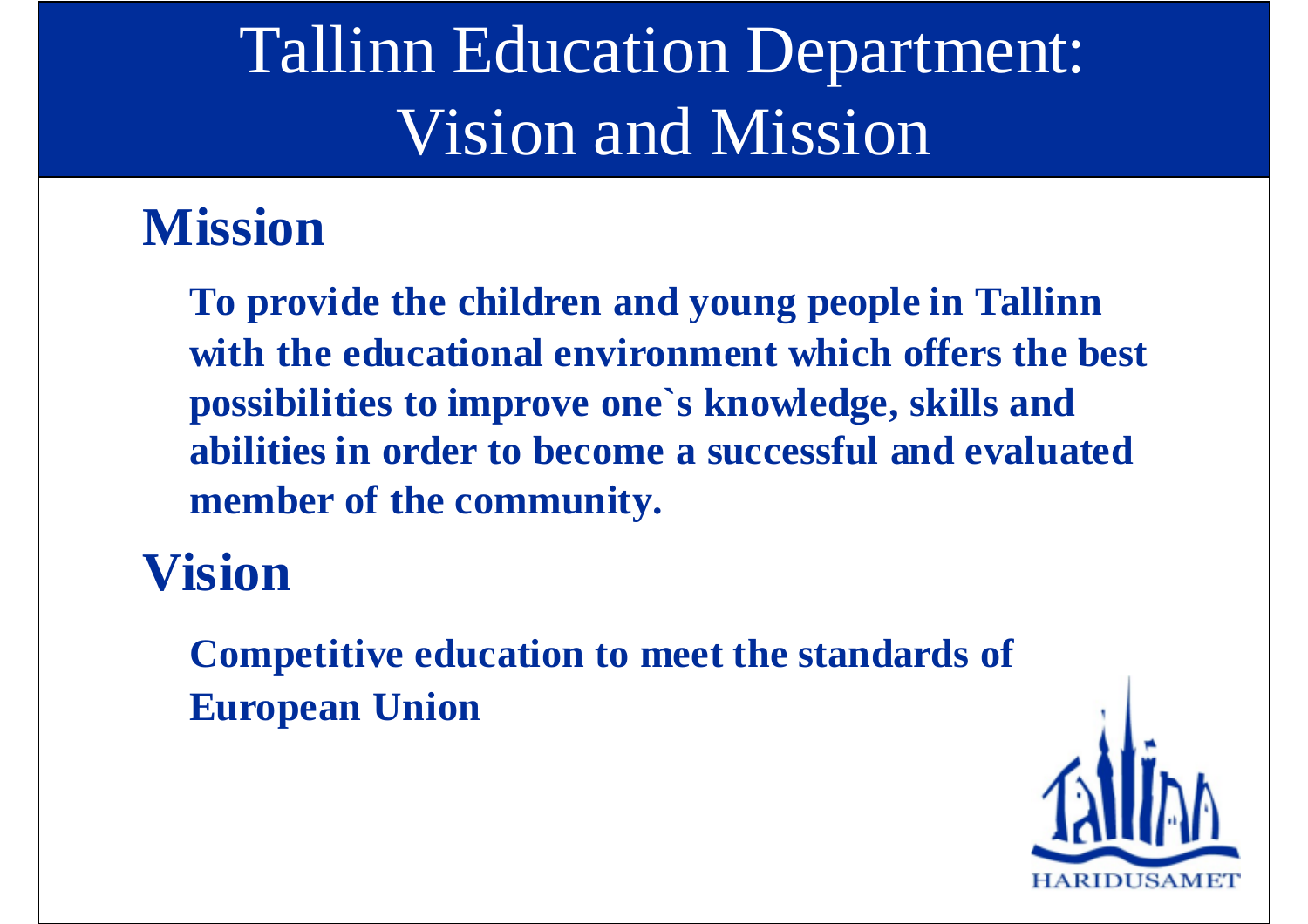## Tallinn Education Department: Customers and Products

- $\bullet$ **Children and youth**
- $\bullet$ **Parents and families**
- $\bullet$  **Educational establishments**
- **Tallinn City**
- $\bullet$ **State**
- •**Child care**
- **Education**
- •**Counselling**
- •**Training**
- •**Network management**
- **Feedback and controlling**

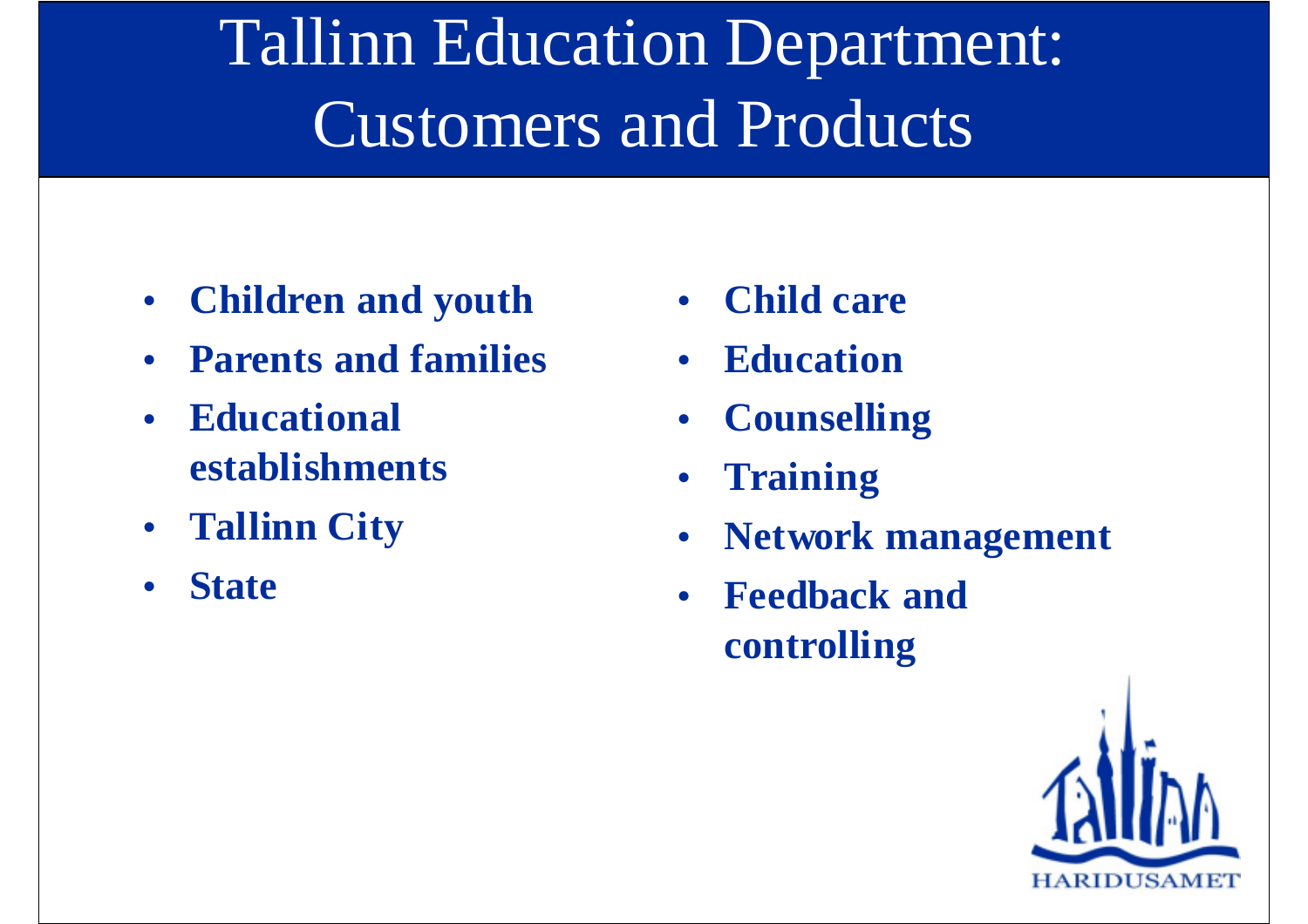### Tallinn Education Department: Expectations of Our Customers

- $\bullet$  **Contemporary learning facilities of high quality in modern surroundings**
- $\bullet$  **Advanced methods of learning and teaching that would meet the special needs and interests of a each child**
- $\bullet$  **Reaching the best outcome: a healthy and welleducated person, socially mature.**
- $\bullet$ **Efficiency in planning and managing the resources**
- $\bullet$  **Competent help in making decisions and solving problems**

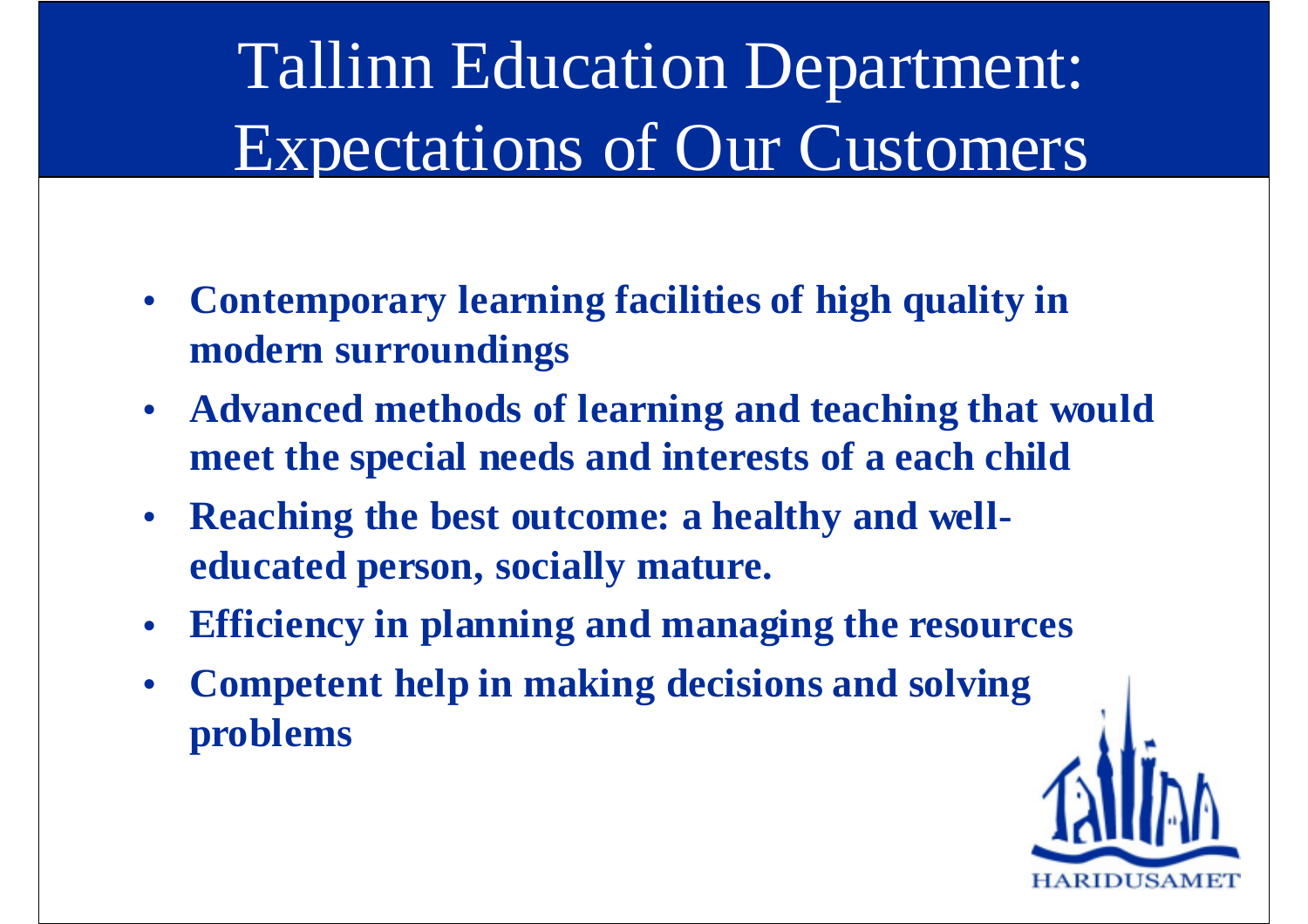Tallinn Education Department: Objectives and Strategies 2002

- ! **Educational network management and planning**
- ! **Raising the standards of the learning surroundings**
- ! **Concentrating on quality of teaching and motivation**
- ! **Computerising the schools**
- ! **Raising the safety of the school environment**

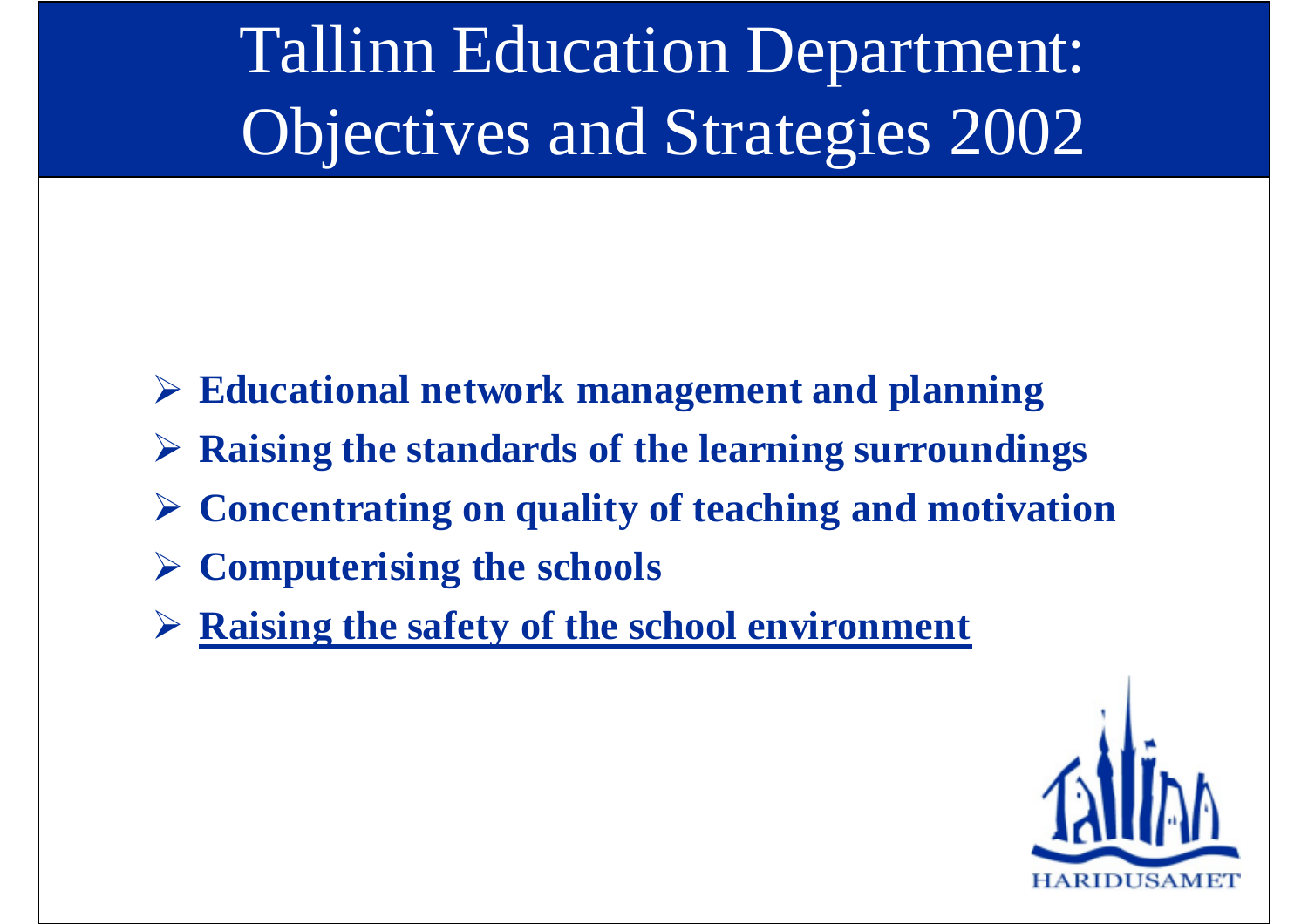## Tallinn Education Department: Safety of School Environment

- $\bullet$ **School government**
- $\bullet$ **Student government**
- $\bullet$ **Parent government**
- $\bullet$ **Pedagogical staff**
- • **Supportive specialists:**
	- **Psychologists**
	- **Counsellors**
	- **Social- workers**
	- **Speech- therapists**
- **Association of School Psychologists**
- **Association of Psychology Students**
- **Association of Psychological Counsellors**
- **Union of Speechtherapists**
- **Union of Special Education**